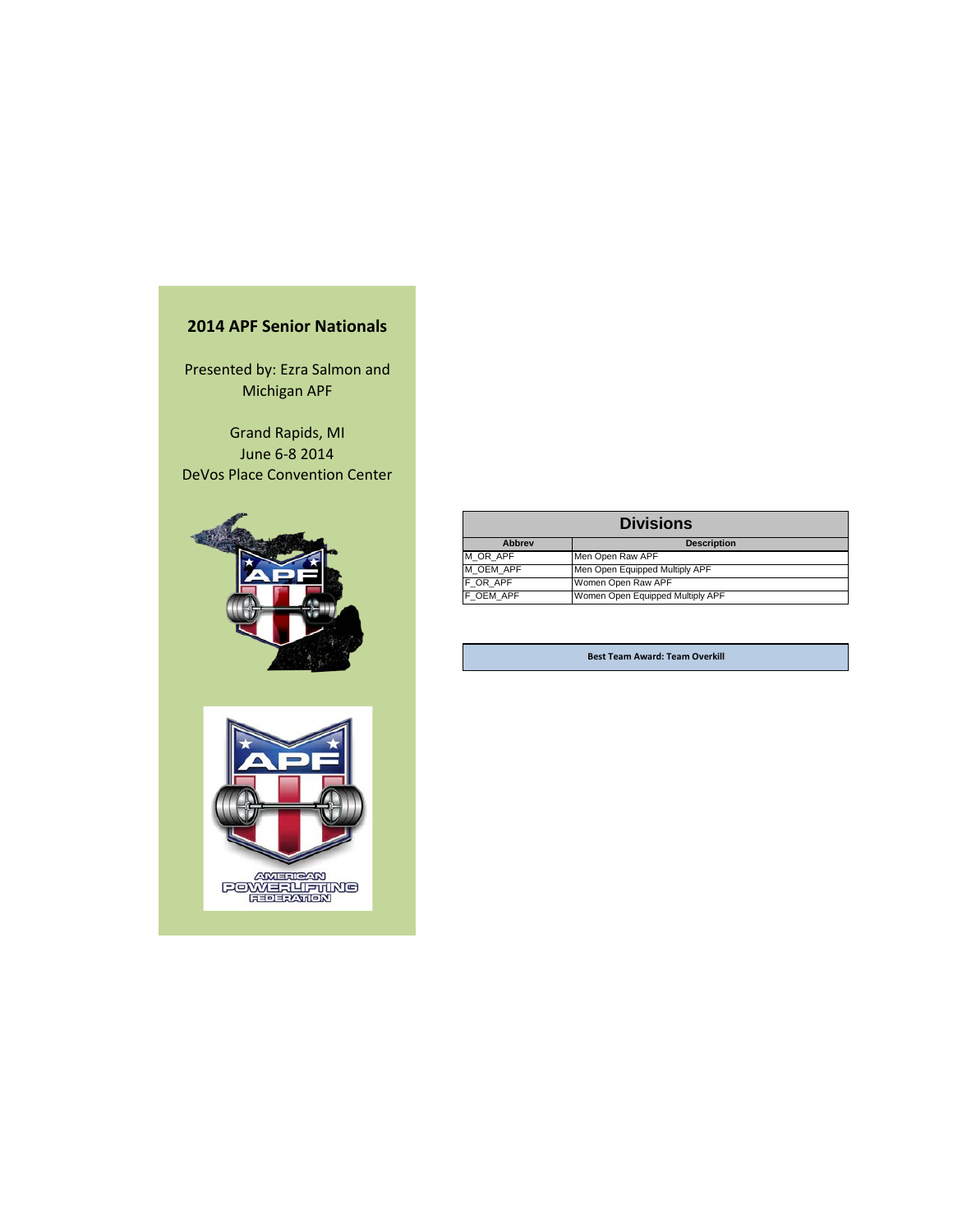| 06-Jun-14         |     |           |                    |                      |              |         |                    |                    |         |                   |                |             | 2014 APF Senior Nationals - Bench Only - kg Results |                                   |                             |
|-------------------|-----|-----------|--------------------|----------------------|--------------|---------|--------------------|--------------------|---------|-------------------|----------------|-------------|-----------------------------------------------------|-----------------------------------|-----------------------------|
| Name              | Age | Div       | <b>BWt</b><br>(Ka) | <b>WtCls</b><br>(Ka) | Glossbrenner | Bench 1 | Bench <sub>2</sub> | Bench <sub>3</sub> | Bench 4 | <b>Best Bench</b> | Coeff<br>Score | Age & Coeff | PI-Div-WtCl                                         | Team                              | <b>Notes</b>                |
| Akers, Corey      | 39  | M OEM APF | 110                | 110                  | 0.5625       | 300     | $-330$             | $-335$             |         | 300               | 168.75         | 0.00        | 1-M OEM APF-110                                     | <b>Team Overkill</b>              |                             |
| Body, Bob         | 39  | M OR APF  | 88.6               | 90                   | 0.6173       | $-160$  | $-172.5$           | 172.5              |         | 172.5             | 106.48         | 0.00        | 1-M OR APF-90                                       | Team RWB                          |                             |
| Byrd, John        | 32  | M OEM APF | 135.8              | 140                  | 0.5347       | 307.5   | 320                | $-330$             |         | 320               | 171.10         | 0.00        | 1-M OEM APF-140                                     | <b>Team Samson</b>                |                             |
| Coleman, Marvin   | 46  | M OEM APF | 89                 | 90                   | 0.6157       | 142.5   | $-280$             | 280                |         | 280               | 172.40         | 184.12      | 1-M OEM APF-90                                      | <b>Flint Barbell Club</b>         | <b>Best Lifter Equipped</b> |
| Colwell, Rick     | 40  | M OR APF  | 116.3              | 125                  | 0.55475      | $-160$  | 160                | 165                |         | 165               | 91.53          | 91.53       | 5-M OR APF-125                                      | Flint Barbell Club                |                             |
| Conley, Brandon   | 24  | M OR APF  | 99.3               | 100                  | 0.58305      | 185     | $-195$             | 197.5              |         | 197.5             | 115.15         | 0.00        | 1-M OR APF-100                                      |                                   |                             |
| Conner, Colten    | 22  | M OR APF  | 73.6               | 75                   | 0.6983       | 120     | 132.5              | $-140$             |         | 132.5             | 92.52          | 0.00        | 2-M OR APF-75                                       |                                   |                             |
| Dixon, William    | 36  | M OEM APF | 172.9              | SHW                  | 0.507255     | 297.5   | $-320$             | $-320$             |         | 297.5             | 150.91         | 0.00        | 1-M OEM APF-SHW                                     | <b>Exile Barbell</b>              |                             |
| Draher, John      | 38  | M OR APF  | 120                | 125                  | 0.55095      | 227.5   | 232.5              | $-245$             |         | 232.5             | 128.10         | 0.00        | 2-M OR APF-125                                      | Iron House Power                  |                             |
| Durfee, Matthew   | 23  | M OR APF  | 73.4               | 75                   | 0.69975      | 137.5   | 142.5              | 150                |         | 150               | 104.96         | 0.00        | 1-M OR APF-75                                       |                                   |                             |
| Faber, Bobby      | 36  | M OR APF  | 123.5              | 125                  | 0.5472       | 227.5   | 235                | 242.5              |         | 242.5             | 132.70         | 0.00        | 1-M OR APF-125                                      | Flint Barbell Club                |                             |
| Francis, Randy    | 59  | M OEM APF | 81.1               | 82.5                 | 0.65185      | 193     | 195                | 197.5              | $-200$  | 197.5             | 128.74         | 169.29      | 3-M OEM APF-82.5                                    | <b>Exile Barbell</b>              |                             |
| Herring, Jeremy   | 37  | M OR APF  | 135.5              | 140                  | 0.535        | $-215$  | 227.5              | 232.5              |         | 232.5             | 124.39         | 0.00        | 2-M OR APF-140                                      | Power Sports Academy              |                             |
| Hipply, Seth      | 19  | M OR APF  | 138                | 140                  | 0.5328       | 205     | $-227.5$           | $-235$             |         | 205               | 109.22         | 0.00        | 4-M OR APF-140                                      |                                   |                             |
| Holdsworth, JL    | 36  | M OR APF  | 135.6              | 140                  | 0.53495      | 207.5   | 215                | $-227.5$           |         | 215               | 115.01         | 0.00        | 3-M OR APF-140                                      | The Spot Athletics                |                             |
| Jimi, Gordon      | 44  | M OEM APF | 96.4               | 100                  | 0.5908       | 152.5   | 215                | 227.5              |         | 227.5             | 134.41         | 140.19      | 1-M OEM APF-100                                     | Flint Barbell Club                |                             |
| Johnston, Jeff    | 35  | M OR APF  | 107.1              | 110                  | 0.56695      | 182.5   | 190                | 197.5              |         | 197.5             | 111.97         | 0.00        | 2-M OR APF-110                                      | Michigan Barbell/XXX Powerlifting |                             |
| Marinis, Nicholas | 51  | M OEM APF | 82.3               | 82.5                 | 0.6456       | 220     | 227.5              | $-235$             |         | 227.5             | 146.87         | 168.46      | 2-M OEM APF-82.5                                    | <b>BUSBY</b>                      |                             |
| McDonald, Matt    | 35  | M OR APF  | 106.5              | 110                  | 0.56795      | 180     | 190                | 197.5              |         | 197.5             | 112.17         | 0.00        | 1-M OR APF-110                                      |                                   |                             |
| Mobley, Harold    | 48  | M OR APF  | 113.7              | 125                  | 0.5577       | 167.5   | $-182.5$           | 182.5              |         | 182.5             | 101.78         | 111.65      | 4-M OR APF-125                                      | <b>Exile Barbell</b>              |                             |
| Mobley, Joseph    | 18  | M OR APF  | 88.8               | 90                   | 0.61645      | 152.5   | 160                | 165                | 167.5   | 165               | 101.71         | 0.00        | 3-M OR APF-90                                       | <b>Exile Barbell</b>              |                             |
| Morjal, Dan       | 36  | M OR APF  | 147.3              | SHW                  | 0.52515      | 240     | 257.5              | 265                |         | 265               | 139.16         | 0.00        | 1-M OR APF-SHW                                      | <b>Power Elite</b>                | <b>Best Lifter Raw</b>      |
| Palmer, Robert    | 43  | M OR APF  | 103.5              | 110                  | 0.57355      | 145     | $-152.5$           | 160                |         | 160               | 91.77          | 94.61       | 4-M OR APF-110                                      | <b>Exile Barbell</b>              |                             |
| Robinson, Darius  | 33  | M OR APF  | 96.7               | 100                  | 0.58995      | 160     | 172.5              | $-182.5$           |         | 172.5             | 101.77         | 0.00        | 2-M OR APF-100                                      |                                   |                             |
| Ruelan, Miguel    | 44  | M OEM APF | 80.5               | 82.5                 | 0.65505      | 112.5   | 212.5              | 227.5              |         | 227.5             | 149.02         | 155.43      | 1-M OEM APF-82.5                                    | Flint Barbell Club                |                             |
| Rutledge, Jaran   | 28  | M OR APF  | 128.6              | 140                  | 0.5417       | 230     | 245                | 252.5              |         | 252.5             | 136.78         | 0.00        | 1-M OR APF-140                                      | Power Elite                       |                             |
| Shepard, Chad     | 31  | M OR APF  | 81                 | 82.5                 | 0.65235      | 165     | 172.5              | $-182.5$           |         | 172.5             | 112.53         | 0.00        | 1-M OR APF-82.5                                     | Flint Barbell Club                |                             |
| Stiverson, Adam   | 37  | M OR APF  | 124                | 125                  | 0.5466       | 200     | 210                | $-220$             |         | 210               | 114.79         | 0.00        | 3-M OR APF-125                                      | Flint Barbell Club                |                             |
| Vensko, Taylor    | 20  | M OR APF  | 85                 | 90                   | 0.6326       | 157.5   | 165                | $-170$             |         | 165               | 104.38         | 0.00        | 2-M OR APF-90                                       | Flint Barbell Club                |                             |
| Walker, Erik      | 36  | M OR APF  | 108.4              | 110                  | 0.56485      | 185     | 190                | $-197.5$           |         | 190               | 107.32         | 0.00        | 3-M OR APF-110                                      | 10414                             |                             |

|  | 2014 APF Senior Nationals - Bench Only - Ib Results |  |  |  |  |  |  |  |  |
|--|-----------------------------------------------------|--|--|--|--|--|--|--|--|
|--|-----------------------------------------------------|--|--|--|--|--|--|--|--|

| 06-Jun-14         |                 |           |                    |                      |              |           |           |           |           |                   |                       |             | 2014 APF Senior Nationals - Bench Only - Ib Results |                                   |                             |
|-------------------|-----------------|-----------|--------------------|----------------------|--------------|-----------|-----------|-----------|-----------|-------------------|-----------------------|-------------|-----------------------------------------------------|-----------------------------------|-----------------------------|
| Name              | Age             | Div       | <b>BWt</b><br>(Ka) | <b>WtCls</b><br>(Ka) | Glossbrenner | Bench 1   | Bench 2   | Bench 3   | Bench 4   | <b>Best Bench</b> | Coeff<br><b>Score</b> | Age & Coeff | PI-Div-WtCl                                         | Team                              | <b>Notes</b>                |
| Akers, Corey      | 39              | M OEM APF | 110                | 110                  | 0.5625       | 661.38    | $-727.52$ | $-738.54$ | 0.00      | 661.38            | 168.75                | 0.00        | 1-M OEM APF-110                                     | <b>Team Overkill</b>              |                             |
| Body, Bob         | 39              | M OR APF  | 88.6               | 90                   | 0.6173       | $-352.74$ | $-380.29$ | 380.29    | 0.00      | 380.29            | 106.48                | 0.00        | 1-M OR APF-90                                       | Team RWB                          |                             |
| Byrd, John        | 32              | M OEM APF | 135.8              | 140                  | 0.5347       | 677.91    | 705.47    | $-727.52$ | 0.00      | 705.47            | 171.10                | 0.00        | 1-M OEM APF-140                                     | <b>Team Samson</b>                |                             |
| Coleman, Marvin   | 46              | M OEM APF | 89                 | 90                   | 0.6157       | 314.16    | $-617.29$ | 617.29    | 0.00      | 617.29            | 172.40                | 184.12      | 1-M OEM APF-90                                      | Flint Barbell Club                | <b>Best Lifter Equipped</b> |
| Colwell, Rick     | 40              | M OR APF  | 116.3              | 125                  | 0.55475      | $-352.74$ | 352.74    | 363.76    | 0.00      | 363.76            | 91.53                 | 91.53       | 5-M_OR_APF-125                                      | Flint Barbell Club                |                             |
| Conley, Brandon   | 24              | M OR APF  | 99.3               | 100                  | 0.58305      | 407.85    | $-429.90$ | 435.41    | 0.00      | 435.41            | 115.15                | 0.00        | 1-M OR APF-100                                      |                                   |                             |
| Conner, Colten    | 22              | M OR APF  | 73.6               | 75                   | 0.6983       | 264.55    | 292.11    | $-308.64$ | 0.00      | 292.11            | 92.52                 | 0.00        | 2-M OR APF-75                                       |                                   |                             |
| Dixon, William    | 36              | M OEM APF | 172.9              | SHW                  | 0.507255     | 655.87    | $-705.47$ | $-705.47$ | 0.00      | 655.87            | 150.91                | 0.00        | 1-M OEM APF-SHW                                     | <b>Exile Barbell</b>              |                             |
| Draher, John      | 38              | M OR APF  | 120                | 125                  | 0.55095      | 501.55    | 512.57    | $-540.13$ | 0.00      | 512.57            | 128.10                | 0.00        | 2-M OR APF-125                                      | Iron House Power                  |                             |
| Durfee, Matthew   | 23              | M OR APF  | 73.4               | 75                   | 0.69975      | 303.13    | 314.16    | 330.69    | 0.00      | 330.69            | 104.96                | 0.00        | 1-M OR APF-75                                       |                                   |                             |
| Faber, Bobby      | 36              | M OR APF  | 123.5              | 125                  | 0.5472       | 501.55    | 518.08    | 534.62    | 0.00      | 534.62            | 132.70                | 0.00        | 1-M OR APF-125                                      | Flint Barbell Club                |                             |
| Francis, Randy    | 59              | M OEM APF | 81.1               | 82.5                 | 0.65185      | 425.49    | 429.90    | 435.41    | $-440.92$ | 435.41            | 128.74                | 169.29      | 3-M OEM APF-82.5                                    | <b>Exile Barbell</b>              |                             |
| Herring, Jeremy   | 37              | M OR APF  | 135.5              | 140                  | 0.535        | $-473.99$ | 501.55    | 512.57    | 0.00      | 512.57            | 124.39                | 0.00        | 2-M_OR_APF-140                                      | Power Sports Academy              |                             |
| Hipply, Seth      | 19              | M OR APF  | 138                | 140                  | 0.5328       | 451.94    | $-501.55$ | $-518.08$ | 0.00      | 451.94            | 109.22                | 0.00        | 4-M OR APF-140                                      |                                   |                             |
| Holdsworth, JL    | 36              | M OR APF  | 135.6              | 140                  | 0.53495      | 457.45    | 473.99    | $-501.55$ | 0.00      | 473.99            | 115.01                | 0.00        | 3-M OR APF-140                                      | The Spot Athletics                |                             |
| Jimi, Gordon      | 44              | M OEM APF | 96.4               | 100                  | 0.5908       | 336.20    | 473.99    | 501.55    | 0.00      | 501.55            | 134.41                | 140.19      | 1-M OEM APF-100                                     | Flint Barbell Club                |                             |
| Johnston, Jeff    | 35              | M OR APF  | 107.1              | 110                  | 0.56695      | 402.34    | 418.87    | 435.41    | 0.00      | 435.41            | 111.97                | 0.00        | 2-M OR APF-110                                      | Michigan Barbell/XXX Powerlifting |                             |
| Marinis, Nicholas | 51              | M OEM APF | 82.3               | 82.5                 | 0.6456       | 485.01    | 501.55    | $-518.08$ | 0.00      | 501.55            | 146.87                | 168.46      | 2-M OEM APF-82.5                                    | <b>BUSBY</b>                      |                             |
| McDonald, Matt    | 35              | M OR APF  | 106.5              | 110                  | 0.56795      | 396.83    | 418.87    | 435.41    | 0.00      | 435.41            | 112.17                | 0.00        | 1-M_OR_APF-110                                      |                                   |                             |
| Mobley, Harold    | 48              | M OR APF  | 113.7              | 125                  | 0.5577       | 369.27    | $-402.34$ | 402.34    | 0.00      | 402.34            | 101.78                | 111.65      | 4-M OR APF-125                                      | <b>Exile Barbell</b>              |                             |
| Mobley, Joseph    | 18              | M OR APF  | 88.8               | 90                   | 0.61645      | 336.20    | 352.74    | 363.76    | 369.27    | 363.76            | 101.71                | 0.00        | 3-M OR APF-90                                       | <b>Exile Barbell</b>              |                             |
| Morjal, Dan       | 36              | M OR APF  | 147.3              | SHW                  | 0.52515      | 529.10    | 567.68    | 584.22    | 0.00      | 584.22            | 139.16                | 0.00        | 1-M OR APF-SHW                                      | <b>Power Elite</b>                | <b>Best Lifter Raw</b>      |
| Palmer, Robert    | 43              | M OR APF  | 103.5              | 110                  | 0.57355      | 319.67    | $-336.20$ | 352.74    | 0.00      | 352.74            | 91.77                 | 94.61       | 4-M OR APF-110                                      | <b>Exile Barbell</b>              |                             |
| Robinson, Darius  | 33              | M OR APF  | 96.7               | 100                  | 0.58995      | 352.74    | 380.29    | $-402.34$ | 0.00      | 380.29            | 101.77                | 0.00        | 2-M OR APF-100                                      |                                   |                             |
| Ruelan, Miguel    | 44              | M OEM APF | 80.5               | 82.5                 | 0.65505      | 248.02    | 468.48    | 501.55    | 0.00      | 501.55            | 149.02                | 155.43      | 1-M OEM APF-82.5                                    | Flint Barbell Club                |                             |
| Rutledge, Jaran   | 28              | M OR APF  | 128.6              | 140                  | 0.5417       | 507.06    | 540.13    | 556.66    | 0.00      | 556.66            | 136.78                | 0.00        | 1-M_OR_APF-140                                      | Power Elite                       |                             |
| Shepard, Chad     | 31              | M OR APF  | 81                 | 82.5                 | 0.65235      | 363.76    | 380.29    | $-402.34$ | 0.00      | 380.29            | 112.53                | 0.00        | 1-M OR APF-82.5                                     | Flint Barbell Club                |                             |
| Stiverson, Adam   | 37              | M OR APF  | 124                | 125                  | 0.5466       | 440.92    | 462.97    | $-485.01$ | 0.00      | 462.97            | 114.79                | 0.00        | 3-M OR APF-125                                      | Flint Barbell Club                |                             |
| Vensko, Taylor    | 20              | M OR APF  | 85                 | 90                   | 0.6326       | 347.22    | 363.76    | $-374.78$ | 0.00      | 363.76            | 104.38                | 0.00        | 2-M OR APF-90                                       | Flint Barbell Club                |                             |
| Walker, Erik      | 36 <sup>1</sup> | M OR APF  | 108.4              | 110                  | 0.56485      | 407.85    | 418.87    | $-435.41$ | 0.00      | 418.87            | 107.32                | 0.00        | 3-M OR APF-110                                      | 10414                             |                             |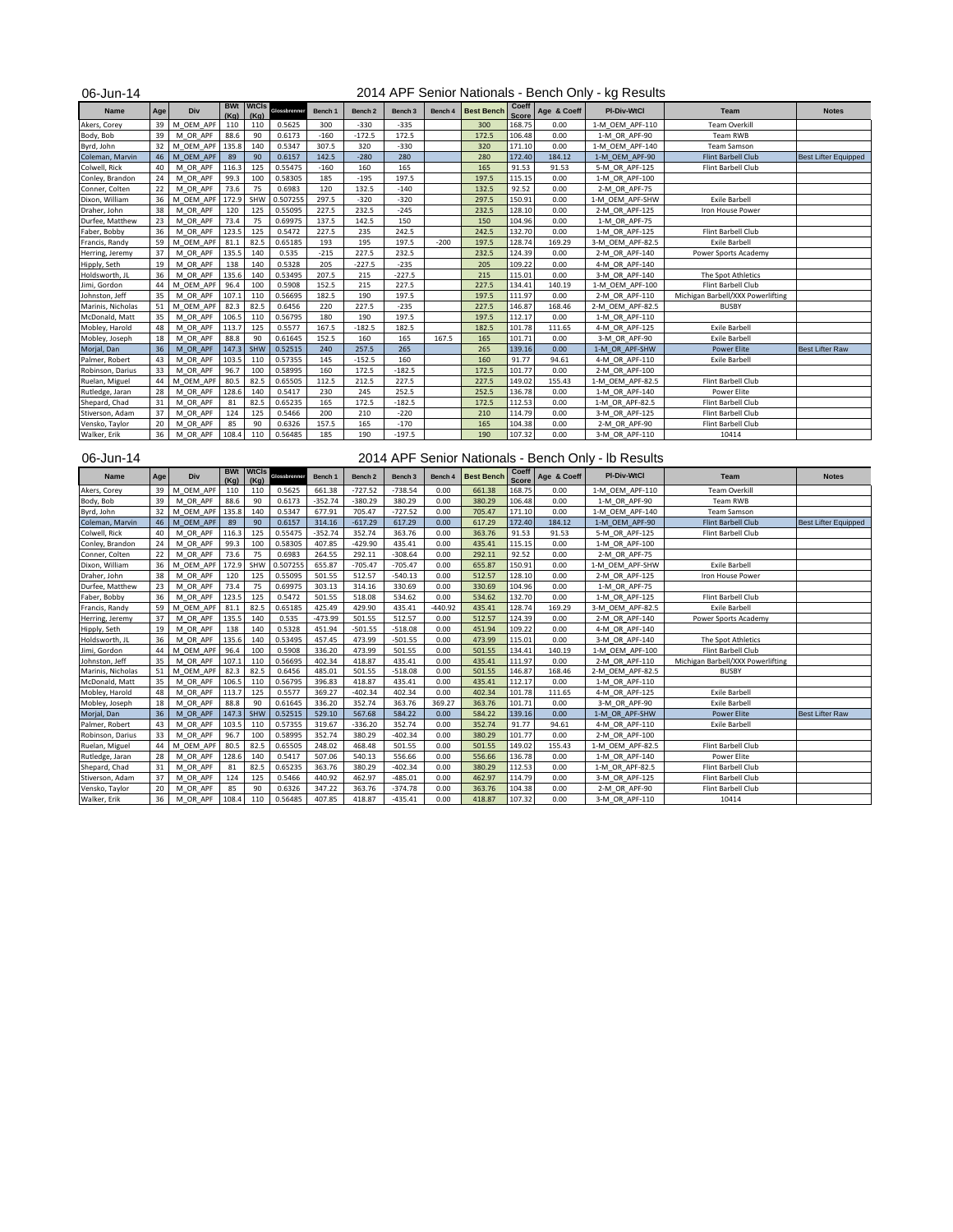| 06-Jun-14          |     |              |                    |                      |                                |       |                       |            |            |                                |                |             | 2014 APF Senior Nationals - Deadlift Only - kg Results |                           |                           |
|--------------------|-----|--------------|--------------------|----------------------|--------------------------------|-------|-----------------------|------------|------------|--------------------------------|----------------|-------------|--------------------------------------------------------|---------------------------|---------------------------|
| Name               | Age | Div          | <b>BWt</b><br>(Kg) | <b>WtCls</b><br>(Kg) | <b>Glossbrenner</b> Deadlift 1 |       | Deadlift <sub>2</sub> | Deadlift 3 | Deadlift 4 | <b>Best</b><br><b>Deadlift</b> | Coeff<br>Score | Age & Coeff | <b>PI-Div-WtCl</b>                                     | Team                      | <b>Notes</b>              |
| Berlin, Malka      | 25  | OR APF       | 51.2               | 52                   | 1.1212                         | 117.5 | 125                   | 132.5      | $-138.5$   | 132.5                          | 148.56         | 0.00        | 1-F OR APF-52                                          | Team F3                   | <b>Best Lifter Female</b> |
| Conner, Colten     | 22  | OR APF<br>м  | 73.6               | 75                   | 0.6983                         | 190   | 205                   | 212.5      |            | 212.5                          | 148.39         | 0.00        | 2-M OR APF-75                                          |                           |                           |
| Gillette, Colby    | 19  | M OR APF     | 67.2               | 67.5                 | 0.75125                        | 150   | 162.5                 | 175        |            | 175                            | 131.47         | 0.00        | 2-M OR APF-67.5                                        |                           |                           |
| Hinton, Adam       | 32  | M OR APF     | 150                | <b>SHW</b>           | 0.5231                         | 295   | $-322.5$              | $\Omega$   |            | 295                            | 154.31         | 0.00        | 1-M OR APF-SHW                                         | Team Armageddon           |                           |
| Holdsworth, JL     | 36  | M OR APF     | 135.6              | 140                  | 0.53495                        | 290   | 307.5                 | 320        |            | 320                            | 171.18         | 0.00        | 1-M OR APF-140                                         | The Spot Athletics        |                           |
| Jackson, Billy     | 28  | M OR APF     | 82                 | 82.5                 | 0.64715                        | 195   | 210                   | 217.5      |            | 217.5                          | 140.76         | 0.00        | 1-M OR APF-82.5                                        | F3 Fitness                |                           |
| Jeurink, Jim       | 61  | OEM APF<br>M | 93.8               | 100                  | 0.5987                         | 190   | 222.5                 | $-232.5$   |            | 222.5                          | 133.21         | 181.97      | 1-M OEM APF-100                                        |                           |                           |
| Little, Arthur     | 59  | OR APF<br>м  | 70.4               | 75                   | 0.7229                         | 237.5 | 250                   | $-255$     |            | 250                            | 180.73         | 237.65      | 1-M OR APF-75                                          | Team Armageddon           | <b>Best Lifter Male</b>   |
| Markling, Karen    | 65  | F OR APF     | 64.7               | 67.5                 | 0.93                           | 142.5 | 150                   | 155        | 160        | 155                            | 144.15         | 213.34      | 1-F OR APF-67.5                                        |                           |                           |
| Pascarella. Mike   | 49  | M OR APF     | 121.4              | 125                  | 0.5495                         | 220   | 230                   | 240        |            | 240                            | 131.88         | 146.78      | 1-M OR APF-125                                         | XXX Powerlifting          |                           |
| Roblyer, Derek     | 25  | M OR APF     | 98.3               | 100                  | 0.5856                         | 185   | $\mathbf{0}$          | $\Omega$   |            | 185                            | 108.34         | 0.00        | 1-M OR APF-100                                         | Team Repz                 |                           |
| Schwartz, Mindy    | 58  | F OR APF     | 92.2               | SHW                  | 0.7397                         | 122.5 | 132.5                 | $-140$     |            | 132.5                          | 98.01          | 126.53      | 1-F OR APF-SHW                                         |                           |                           |
| Strahl, Evan       | 24  | M OR APF     | 107.3              | 110                  | 0.56665                        | 292.5 | $-305$                | $-320$     |            | 292.5                          | 165.75         | 0.00        | 1-M OR APF-110                                         | <b>GVSU Strength Club</b> |                           |
| Styczynski, Daniel | 23  | M OR APF     | 65.5               | 67.5                 | 0.76805                        | 182.5 | 192.5                 | 202.5      | $-207.5$   | 202.5                          | 155.53         | 0.00        | 1-M OR APF-67.5                                        | XXX Powerlifting          |                           |

| 06-Jun-14          |     |             |       |                          |                         |        |            |            |            |                               |        |             | 2014 APF Senior Nationals - Deadlift Only - Ib Results |                           |                           |
|--------------------|-----|-------------|-------|--------------------------|-------------------------|--------|------------|------------|------------|-------------------------------|--------|-------------|--------------------------------------------------------|---------------------------|---------------------------|
| <b>Name</b>        | Age | Div         | (Kg)  | <b>BWt WtCls</b><br>(Kg) | Glossbrenner Deadlift 1 |        | Deadlift 2 | Deadlift 3 | Deadlift 4 | <b>Best</b><br>Deadlift Score | Coeff  | Age & Coeff | <b>PI-Div-WtCl</b>                                     | Team                      | <b>Notes</b>              |
| Berlin, Malka      | 25  | F OR APF    | 51.2  | 52                       | 1.1212                  | 259.04 | 275.58     | 292.11     | $-305.34$  | 292.11                        | 148.56 | 0.00        | 1-F OR APF-52                                          | Team F3                   | <b>Best Lifter Female</b> |
| Conner, Colten     | 22  | M OR APF    | 73.6  | 75                       | 0.6983                  | 418.87 | 451.94     | 468.48     | 0.00       | 468.48                        | 148.39 | 0.00        | 2-M OR APF-75                                          |                           |                           |
| Gillette, Colby    | 19  | M OR APF    | 67.2  | 67.5                     | 0.75125                 | 330.69 | 358.25     | 385.81     | 0.00       | 385.81                        | 131.47 | 0.00        | 2-M OR APF-67.5                                        |                           |                           |
| Hinton, Adam       | 32  | OR APF<br>м | 150   | SHW                      | 0.5231                  | 650.36 | $-710.98$  | 0.00       | 0.00       | 650.36                        | 154.31 | 0.00        | 1-M OR APF-SHW                                         | Team Armageddon           |                           |
| Holdsworth, JL     | 36  | M OR APF    | 135.6 | 140                      | 0.53495                 | 639.33 | 677.91     | 705.47     | 0.00       | 705.47                        | 171.18 | 0.00        | 1-M OR APF-140                                         | The Spot Athletics        |                           |
| Jackson, Billy     | 28  | M OR APF    | 82    | 82.5                     | 0.64715                 | 429.90 | 462.97     | 479.50     | 0.00       | 479.50                        | 140.76 | 0.00        | 1-M OR APF-82.5                                        | F3 Fitness                |                           |
| Jeurink, Jim       | 61  | M OEM APF   | 93.8  | 100                      | 0.5987                  | 418.87 | 490.52     | $-512.57$  | 0.00       | 490.52                        | 133.21 | 181.97      | 1-M OEM APF-100                                        |                           |                           |
| Little, Arthur     | 59  | M OR APF    | 70.4  | 75                       | 0.7229                  | 523.59 | 551.15     | $-562.17$  | 0.00       | 551.15                        | 180.73 | 237.65      | 1-M OR APF-75                                          | <b>Team Armageddon</b>    | <b>Best Lifter Male</b>   |
| Markling, Karen    | 65  | F OR APF    | 64.7  | 67.5                     | 0.93                    | 314.16 | 330.69     | 341.71     | 352.74     | 341.71                        | 144.15 | 213.34      | 1-F OR APF-67.5                                        |                           |                           |
| Pascarella. Mike   | 49  | M OR APF    | 121.4 | 125                      | 0.5495                  | 485.01 | 507.06     | 529.10     | 0.00       | 529.10                        | 131.88 | 146.78      | 1-M OR APF-125                                         | XXX Powerlifting          |                           |
| Roblyer, Derek     | 25  | M OR APF    | 98.3  | 100                      | 0.5856                  | 407.85 | 0.00       | 0.00       | 0.00       | 407.85                        | 108.34 | 0.00        | 1-M OR APF-100                                         | Team Repz                 |                           |
| Schwartz, Mindy    | 58  | F OR APF    | 92.2  | SHW                      | 0.7397                  | 270.06 | 292.11     | $-308.64$  | 0.00       | 292.11                        | 98.01  | 126.53      | 1-F OR APF-SHW                                         |                           |                           |
| Strahl, Evan       | 24  | M OR APF    | 107.3 | 110                      | 0.56665                 | 644.85 | $-672.40$  | $-705.47$  | 0.00       | 644.85                        | 165.75 | 0.00        | 1-M OR APF-110                                         | <b>GVSU Strength Club</b> |                           |
| Styczynski, Daniel | 23  | M OR APF    | 65.5  | 67.5                     | 0.76805                 | 402.34 | 424.39     | 446.43     | $-457.45$  | 446.43                        | 155.53 | 0.00        | 1-M OR APF-67.5                                        | XXX Powerlifting          |                           |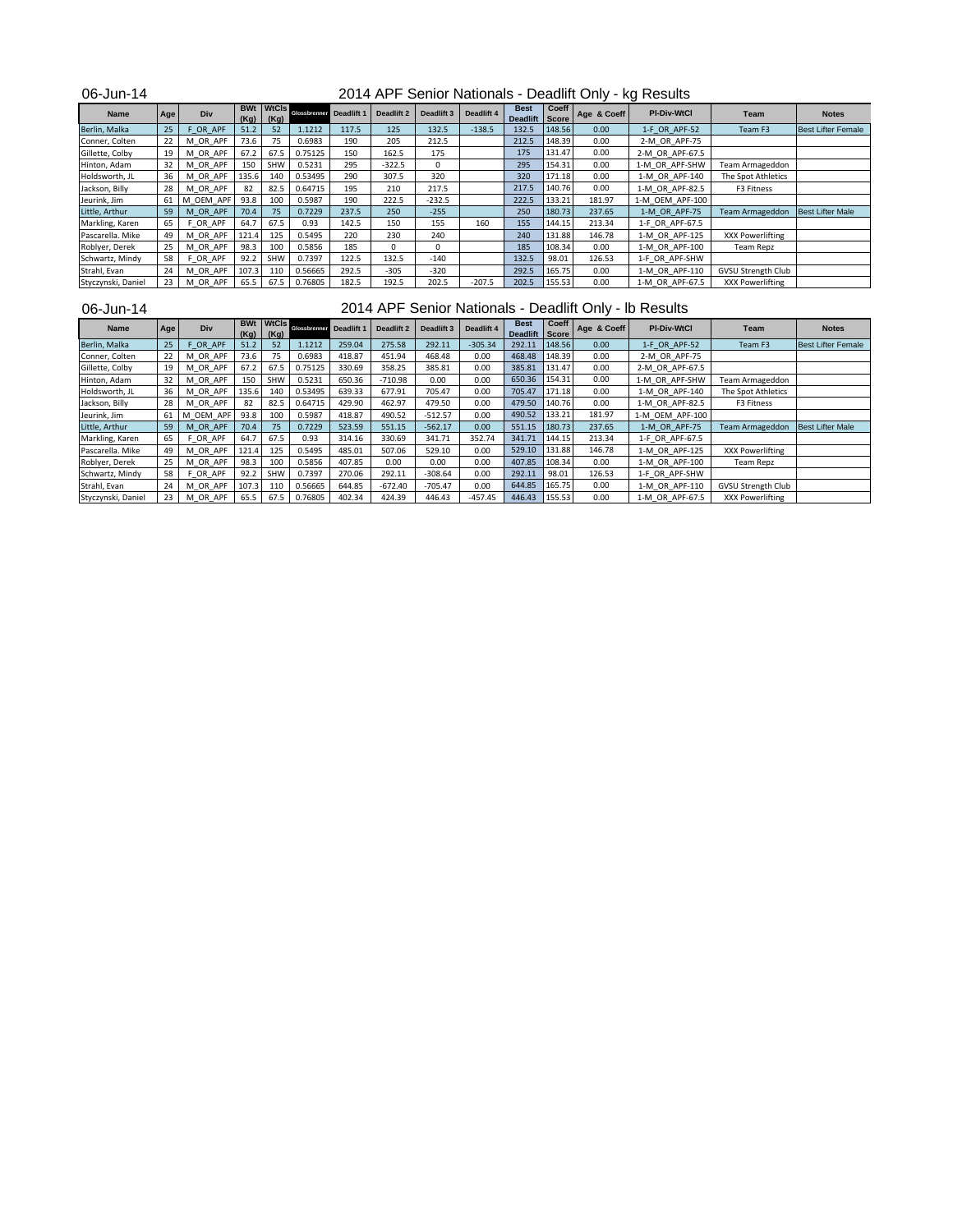| ٠ |
|---|
|---|

## 2014 APF Senior Nationals - Men's Heavyweight Full Power - kg Results

| Name                    | Age             | Div       | <b>BWt (Kg)</b> | WtCls<br>(K <sub>0</sub> ) | Clossbrenner | Squat 1  | Squat 2  | Squat 3      | <b>Best</b><br>Squat | Bench 1  | Bench 2 Bench: |          | <b>Best</b><br><b>Bench</b> | Sub Total  | Deadlift 1 | Deadlift | Deadlift 3 | <b>Best</b><br>Deadli |          |        | PL Total Coeff Score Age & Coeff | <b>PI-Div-WtCl</b> | Team                              | <b>Notes</b>               |
|-------------------------|-----------------|-----------|-----------------|----------------------------|--------------|----------|----------|--------------|----------------------|----------|----------------|----------|-----------------------------|------------|------------|----------|------------|-----------------------|----------|--------|----------------------------------|--------------------|-----------------------------------|----------------------------|
| Brimer, Matthew         | 26              | M OR APF  | 151.7           | SHW                        | 0.5218       | 282.5    | $-300$   | $\mathbf{0}$ | 282.5                | 182.5    | 190            | $\Omega$ | 190                         | 472.5      | 332.5      | $-345$   | $\Omega$   | 332.5                 | 805      | 420.05 | 0.00                             | 1-M OR APF-SHW     |                                   | Best Lifter Male Heavy Raw |
| Brock, Steve            | 43              | M OEM AP  | 135.1           | 140                        | 0.5354       | $-420$   | $-420$   | $-420$       | $\Omega$             | 280      |                |          | $\Omega$                    |            | 290        |          |            | $\Omega$              |          | 0.00   | 0.00                             |                    | Monster Garage Gym                |                            |
| Bronkall, Nicholas      | 28              | M OR APF  | 105.1           | 110                        | 0.5705       | $-225$   | 230      | 237.5        | 237.5                | 145      | 152.5          | $-160$   | 152.5                       | 390        | 250        | 262.5    | 280        | 280                   | 670      | 382.24 | 0.00                             | 3-M OR APF-110     | The Spot Athletics                |                            |
| Brown, Matt             | 32              | M OEM AP  | 97.9            | 100                        | 0.58805      | $-325$   | 325      | 350          | 350                  | $-210$   | 210            | $-220$   | 210                         | 560        | 287.5      | 307.5    | $\Omega$   | 307.5                 | 867.5    | 510.13 | 0.00                             | 2-M OEM APF-100    |                                   |                            |
| Brown, Michael          | 29              | M OR APF  | 138.8           | 140                        | 0.5321       | 237.5    | 252.5    | 260          | 260                  | 200      | 207.5          | 212.5    | 212.5                       | 472.5      | 275        | 290      | 300        | 300                   | 772.5    | 411.05 | 0.00                             | 1-M OR APF-140     |                                   |                            |
| Cairl, Norm             | 53              | M OEM AP  | 106.1           | 110                        | 0.56865      | $-355$   | 355      | $-375$       | 355                  | $-227.5$ | $-227.5$       | 227.5    | 227.5                       | 582.5      | 265        | $-275$   | $-275$     | 265                   | 8475     | 481.93 | 570.61                           | 2-M OEM APF-110    |                                   |                            |
| Cotto, Sal III          | 26              | M OR APF  | 142             | SHW                        | 0.5294       | 230      | 252.5    | 272.5        | 272.5                | 165      | 180            | $-185$   | 180                         | 452.5      | 230        | $-272.5$ | $-272.5$   | 230                   | 682.5    | 361.32 | 0.00                             | 3-M OR APF-SHW     | Old School Muscle                 |                            |
| D'Amico, Mario          | 22              | M OEM AP  | 102.7           | 110                        | 0.57525      | $-307.5$ | $-322.5$ | 322.5        | 322.5                | 205      | $-215$         | 215      | 215                         | 537.5      | 255        | 272.5    | 282.5      | 282.5                 | 820      | 471.71 | 0.00                             | 5-M OEM APF-110    |                                   |                            |
| Della Fave, Christopher | 25              | M OEM AP  | 109.8           | 110                        | 0.56275      | $-402.5$ | $-402.5$ | $-415$       | $\theta$             | 312.5    |                |          | $\sqrt{2}$                  | $\circ$    | 340        |          |            | $\Omega$              | $\Omega$ | 0.00   | 0.00                             | $\Omega$           |                                   |                            |
| Durocher, Timothy       | 16              | M OR APF  | 95.1            | 100                        | 0.5946       | 162.5    | 170      | $-187.5$     | 170                  | $-105$   | 115            | $-130$   | 115                         | 285        | 215        | 235      | 245        | 245                   | 530      | 315.14 | 0.00                             | 5-M OR APF-100     | Team F3                           |                            |
| Ewing, John             | 33              | M OEM AP  | 151.2           | SHW                        | 0.5222       | $-465$   | $-465$   | $-472.5$     | $\theta$             | 342.5    |                |          | $\sqrt{2}$                  | $^{\circ}$ | 305        |          |            | $\Omega$              | $\Omega$ | 0.00   | 0.00                             | $\Omega$           |                                   |                            |
| Fritz, Bill             | 25              | M OEM AF  | 126.4           | 140                        | 0.54395      | 340      | $-370$   | 375          | 375                  | 237.5    | 255            | $-272.5$ | 255                         | 630        | 285        | $-302.5$ | 302.5      | 302.5                 | 932.5    | 507.23 | 0.00                             | 1-M OEM APF-140    |                                   |                            |
| Garland, Deiuar         | 32              | M OR APF  | 138.9           | 140                        | 0.5326       | 202.5    | $-215$   | 215          | 215                  | 170      | 185            | $-195$   | 185                         | 400        | 227.5      | 255      | 272.5      | 272.5                 | 672.5    | 358.17 | 0.00                             | 3-M OR APF-140     | Double A Barbell                  |                            |
| Grant, Tom              | 30              | M OR APF  | 130.5           | 140                        | 0.53975      | 227.5    | $-232.5$ | $\Omega$     | 227.5                | 137.5    | 145            | $\Omega$ | 145                         | 372.5      | 227.5      | 240      | $-247.5$   | 240                   | 612.5    | 330.60 | 0.00                             | 4-M OR APF-140     |                                   |                            |
| Hehrer, John            | 42              | M OR APF  | 152.1           | SHW                        | 0.5215       | 225      | 240      | $-250$       | 240                  | 165      | 180            | 187.5    | 187.5                       | 427.5      | 270        | 285      | 297.5      | 297.5                 | 725      | 378.09 | 385.65                           | 2-M OR APF-SHW     | Iron House Power                  |                            |
| Howell, Trent           | 39              | M OR APF  | 175.7           | SHW                        | 0.505415     | 155      | 160      | 167.5        | 167.5                | 160      | 165            | $-172.5$ | 165                         | 332.5      | 175        | 187.5    | 192.5      | 192.5                 | 525      | 265.34 | 0.00                             | 4-M OR APF-SHW     | <b>Berserker Powerlifting</b>     |                            |
| Hurst, Adam             | 24              | M OR APF  | 93.1            | 100                        | 0.60095      | $-205$   | $-215$   | 215          | 215                  | $-165$   | $-172.5$       | 172.5    | 172.5                       | 387.5      | 265        | 272.5    | $-282.5$   | 272.5                 | 660      | 396.63 | 0.00                             | 1-M OR APF-100     | Team Armageddor                   |                            |
| Johnsen, Erik           | 28              | M OEM AP  | 132.7           | 140                        | 0.5377       | $-325$   | 330      | 352.5        | 352.5                | 272.5    | 295            | $-305$   | 295                         | 647.5      | 245        | $-262.5$ | $-262.5$   | 245                   | 892.5    | 479.90 | 0.00                             | 2-M OEM APF-140    | Monster Garage Gym                |                            |
| Johnston, Jeff          | 35              | M OR APF  | 107.1           | 110                        | 0.56695      | 215      | 227.5    | 237.5        | 237.5                | 182.5    | 192.5          | $\Omega$ | 192.5                       | 430        | 227.5      | 240      | 250        | 250                   | 680      | 385.53 | 0.00                             | 2-M OR APF-110     | Michigan Barbell/XXX Powerlifting |                            |
| Keilman, David          | 30              | M OR APF  | 121.6           | 125                        | 0.5493       | $-280$   | 280      | $-322.5$     | 280                  | 177.5    | 185            | 197.5    | 197.5                       | 477.5      | 250        | 262.5    | $-277.5$   | 262.5                 | 740      | 406.48 | 0.00                             | 2-M OR APF-125     |                                   |                            |
| Kipp, Brian             | 43              | M OR APF  | 129.7           | 140                        | 0.5406       | $-260$   | $-270$   | 270          | 270                  | 162.5    | 170            | 182.5    | 182.5                       | 452.5      | 272.5      | 290      | 300        | 300                   | 752.5    | 406.80 | 419.41                           | 2-M OR APF-140     | <b>Grand Rapids Barbell</b>       |                            |
| Klimek, Joseph          | 33              | M OR APF  | 101.9           | 110                        | 0.578        | $\Omega$ | 182.5    | 192.5        | 192.5                | $-142.5$ | 152.5          | $-165$   | 152.5                       | 345        | 210        | 227.5    | $-242.5$   | 227.5                 | 572.5    | 330.91 | 0.00                             | 5-M OR APF-110     | <b>Grand Rapids Barbell</b>       |                            |
| Kopplin, Shaun          | 34              | M OEM AP  | 117.3           | 125                        | 0.55375      | $-352.5$ | $-352.5$ | 352.5        | 352.5                | 232.5    | 242.5          | 247.5    | 247.5                       | 600        | 302.5      | 307.5    | $-320$     | 307.5                 | 907.5    | 502.53 | 0.00                             | 2-M OEM APF-125    | Monster Garage Gym                |                            |
| Lauderdale, Tim         | 27              | M OR APF  | 97.3            | 100                        | 0.58825      | 227.5    | 235      | $-237.5$     | 235                  | 170      | 177.5          | 185      | 185                         | 420        | 207.5      | $-217.5$ | $-217.5$   | 207.5                 | 627.5    | 369.13 | 0.00                             | 3-M OR APF-100     | Monster Garage Gym                |                            |
| uckett, Mike            | 32              | M OEM AP  | 99.5            | 100                        | 0.58255      | $-365$   | $-372.5$ | $-372.5$     | $\theta$             | 237.5    |                |          | $\Omega$                    | $\Omega$   | 285        |          |            | $\Omega$              | $\Omega$ | 0.00   | 0.00                             | $\Omega$           |                                   |                            |
| Luedtke, Brendan        | 31              | M OEM AP  | 128.4           | 140                        | 0.5419       | $-457.5$ | $-457.5$ | $-457.5$     | $\theta$             | 260      |                |          | $\Omega$                    | $\Omega$   | 340        |          |            | $\Omega$              | $\Omega$ | 0.00   | 0.00                             | $\Omega$           | <b>Team Overkill</b>              |                            |
| Lundgaard, Aaron        | 39              | M OR APF  | 107.3           | 110                        | 0.56665      | 215      | 232.5    | 237.5        | 237.5                | 165      | 182.5          | $-190$   | 182.5                       | 420        | 215        | 240      | 250        | 250                   | 670      | 379.66 | 0.00                             | 4-M OR APF-110     | Double A Barbell                  |                            |
| Martin, Jeffrey         | 44              | M OR APF  | 98.5            | 100                        | 0.58505      | 182.5    | 200      | 212.5        | 212.5                | 165      | $-172.5$       | $-172.5$ | 165                         | 377.5      | 230        | $-250$   | 250        | 250                   | 627.5    | 367.12 | 382.90                           | 4-M OR APF-100     | Team Armageddon                   |                            |
| Mason, Bruce            | 24              | M OEM AP  | 116.9           | 125                        | 0.5546       | 375      | $-410$   | $-410$       | 375                  | $-265$   | 265            | 285      | 285                         | 660        | 265        | 292.5    | 305        | 305                   | 965      | 535.19 | 0.00                             | 1-M OEM APF-125    | Duke's Iron Zoo                   |                            |
| Mayfield, Zack          | 24              | M OR APF  | 134.7           | 140                        | 0.5358       | $\Omega$ |          | $-227.5$     | $\Omega$             | 170      |                |          | $\Omega$                    | $\Omega$   | 250        |          |            | $\Omega$              | $\Omega$ | 0.00   | 0.00                             | $\Omega$           | <b>Power Elite</b>                |                            |
| McNett, Jayson          | 33              | M OEM AP  | 150.4           | SHW                        | 0.5228       | 395      | $-427.5$ | $-442.5$     | 395                  | 332.5    | 355            | 370.5    | 370.5                       | 765.5      | 295        | 322.5    | $-330$     | 322.5                 | 1088     | 568.81 | 0.00                             | 2-M OEM APF-SHW    | <b>Team Overkill</b>              |                            |
| Miceli, Corey           | 42              | M OEM AP  | 138.8           | 140                        | 0.5321       | $-440$   | $-440$   | $\circ$      | $\Omega$             | 262.5    |                |          | $\Omega$                    | $\Omega$   | 352.5      |          |            | $\sqrt{2}$            | $\Omega$ | 0.00   | 0.00                             |                    | Team Overkill                     |                            |
| Roblyer, Derek          | 25              | M OR APF  | 98.3            | 100                        | 0.5856       | 185      | 205      | $-227.5$     | 205                  | 165      | $-180$         | 180      | 180                         | 385        | $-272.5$   | 272.5    | $-310$     | 272.5                 | 657.5    | 385.03 | 0.00                             | 2-M OR APF-100     | Team Repz                         |                            |
| Rose, Luke              | 21              | M OR APF  | 123.7           | 125                        | 0.54695      | 272.5    | 285      | $-300$       | 285                  | $-187.5$ | 192.5          | $-202.5$ | 192.5                       | 477.5      | 250        | 265      | $-280$     | 265                   | 742.5    | 406.11 | 0.00                             | 1-M OR APF-125     | The Spot Athletics                |                            |
| Schillero, Joe          | 24              | M OEM AP  | 106.5           | 110                        | 0.56795      | 307.5    | 322.5    | $-335$       | 322.5                | 212.5    | 220            | 227.5    | 227.5                       | 550        | 255        | 272.5    | 280        | 280                   | 830      | 471.40 | 0.00                             | 3-M OEM APF-110    |                                   |                            |
| Sheehan, Tim            | 62              | M OR APF  | 105             | 110                        | 0.57065      | 162.5    | $-175$   | 175          | 175                  | 130      | 137.5          | $-147.5$ | 137.5                       | 312.5      | 180        | 190      | $-217.5$   | 190                   | 502.5    | 286.75 | 399.45                           | 6-M OR APF-110     |                                   |                            |
| Theroit, Greg           | 30              | M OEM API | 128.4           | 140                        | 0.5419       | 462.5    | $-477.5$ | $^{\circ}$   | 462.5                | $-310$   | $-310$         | $-310$   | $\Omega$                    | $\Omega$   | 345        |          |            | $\Omega$              | $\Omega$ | 0.00   | 0.00                             | $\Omega$           | Hardcore Barbell                  |                            |
| Toalston, Ted           | 35              | M OEM AP  | 98.9            | 100                        | 0.58535      | 347.5    | $-370$   | $-370$       | 347.5                | 240      | 250            | n        | 250                         | 597.5      | $-290$     | 290      | 310        | 310                   | 907.5    | 531.21 | 0.00                             | 1-M OEM APF-100    | Elite FTS                         |                            |
| Tullio, Dean            | 30              | M OR APF  | 106.1           | 110                        | 0.56865      | 237.5    | 252.5    | 260          | 260                  | $-182.5$ | 182.5          | 192.5    | 192.5                       | 452.5      | 260        | 275      | $-282.5$   | 275                   | 727.5    | 413.69 | 0.00                             | 1-M OR APF-110     |                                   |                            |
| Walker, Chad            | 32 <sub>1</sub> | M OEM AP  | 150.6           | SHW                        | 0.52265      | 460      | 492.5    | $\Omega$     | 492.5                | 142.5    | 322.5          | $-357.5$ | 322.5                       | 815        | 355        | 375      | 385        | 385                   | 1200     | 627.18 | 0.00                             | 1-M OEM APF-SHW    |                                   | Best Lifter Male Heavy Eq. |
| Willard, Andrey         | 35              | M OEM AP  | 108.7           | 110                        | 0.5644       | $-380$   | $-380$   | 380          | 380                  | 227.5    | $-237.5$       | 237.5    | 237.5                       | 617.5      | $-260$     | $-260$   | 260        | 260                   | 877.5    | 495.26 | 0.00                             | 1-M OEM APF-110    |                                   |                            |
| Yourist, Brian          | 34              | M OEM AP  | 106             | 110                        | 0.5688       | 295      |          |              | 325                  | 205      | $-230$         |          | 205                         | 530        | 297.5      | $-325$   |            |                       |          | 470.72 | 0.00                             | 4-M OEM APF-110    |                                   |                            |
|                         |                 |           |                 |                            |              |          |          |              |                      |          |                |          |                             |            |            |          |            |                       |          |        |                                  |                    |                                   |                            |

07-Jun-14

2014 APF Senior Nationals - Men's Heavyweight Full Power - lb Results

| Name                   | Age | Div          | BWt (Kg) | <b>WtCls</b><br>(Ka) | Clossbrenner | Squat 1    | Squat 2    | Squat      | Squat   | Bench 1   | Bench 2 Bench: |                  | <b>Best</b><br>Bench | Sub Total Deadlift 1 |           | <b>Deadlift</b> | Deadlift 3 | <b>Best</b><br>Deadlif | PL Total |        | Coeff Score Age & Coeff | PI-Div-WtCl     | Team                              | <b>Notes</b>               |
|------------------------|-----|--------------|----------|----------------------|--------------|------------|------------|------------|---------|-----------|----------------|------------------|----------------------|----------------------|-----------|-----------------|------------|------------------------|----------|--------|-------------------------|-----------------|-----------------------------------|----------------------------|
| <b>Brimer, Matthew</b> | 26  | M OR APF     | 151.7    | SHW                  | 0.5218       | 622.80     | $-661.38$  | 0.00       | 622.80  | 402.34    | 418.87         | 0.00             | 418.87               | 1041.67              | 733.03    | $-760.59$       | 0.00       | 733.03                 | 1774.70  | 420.05 | 0.00                    | 1-M OR APF-SHW  |                                   | Best Lifter Male Heavy Raw |
| Brock, Steve           | 43  | M OEM AP     | 135.1    | 140                  | 0.5354       | $-925.93$  | $-925.93$  | $-925.93$  | 0.00    | 617.29    | 0.00           | 0.00             | 0.00                 | 0.00                 | 639.33    | 0.00            | 0.00       | 0.00                   | 0.00     | 0.00   | 0.00                    | $\Omega$        | Monster Garage Gym                |                            |
| Bronkall, Nicholas     | 28  | M OR APF     | 105.1    | 110                  | 0.5705       | $-496.04$  | 507.06     | 523.59     | 523.59  | 319.67    | 336.20         | $-352.74$        | 336.20               | 859.79               | 551.15    | 578.71          | 617.29     | 617.29                 | 1477.08  | 382.24 | 0.00                    | 3-M OR APF-110  | The Spot Athletics                |                            |
| Brown, Matt            | 32  | M OEM API    | 97.9     | 100                  | 0.58805      | $-716.50$  | 716.50     | 771.61     | 771.61  | $-462.97$ | 462.97         | $-485.01$        | 462.97               | 1234.58              | 633.82    | 677.93          | 0.00       | 677.91                 | 1912.49  | 510.13 | 0.00                    | 2-M OEM APF-100 |                                   |                            |
| Brown, Michael         | 29  | M OR APF     | 138.8    | 140                  | 0.5321       | 523.59     | 556.66     | 573.20     | 573.20  | 440.92    | 457.45         | 468.48           | 468.48               | 1041.67              | 606.27    | 639.33          | 661.38     | 661.38                 | 1703.05  | 411.05 | 0.00                    | 1-M OR APF-140  |                                   |                            |
| Cairl, Norm            | 53  | M OEM API    | 106.1    | 110                  | 0.56865      | $-782.63$  | 782.63     | $-826.73$  | 782.63  | $-501.55$ | $-501.55$      | 501.55           | 501.55               | 1284.18              | 584.22    | $-606.27$       | $-606.27$  | 584.22                 | 1868.40  | 481.93 | 570.61                  | 2-M OEM APF-110 |                                   |                            |
| Cotto, Sal III         | 26  | M OR APP     | 142      | SHW                  | 0.5294       | 507.06     | 556.66     | 600.75     | 600.75  | 363.76    | 396.83         | $-407.85$        | 396.83               | 997.58               | 507.06    | $-600.75$       | $-600.75$  | 507.06                 | 1504.64  | 361.32 | 0.00                    | 3-M OR APF-SHW  | Old School Muscle                 |                            |
| D'Amico, Mario         | 22  | M OEM AP     | 102.7    | 110                  | 0.57525      | $-677.9$   | $-710.98$  | 710.98     | 710.98  | 451.94    | $-473.99$      | 473.99           | 473.99               | 1184.97              | 562.17    | 600.75          | 622.80     | 622.80                 | 1807.77  | 471.71 | 0.00                    | 5-M OEM APF-110 |                                   |                            |
| Della Fave, Christophe | 25  | M OEM API    | 109.8    | 110                  | 0.56275      | $-887.35$  | $-887.35$  | $-914.91$  | 0.00    | 688.94    | 0.00           | 0.00             | 0.00                 | 0.00                 | 749.56    | 0.00            | 0.00       | 0.00                   | 0.00     | 0.00   | 0.00                    | $\Omega$        |                                   |                            |
| Durocher, Timothy      | 16  | M OR APF     | 95.1     | 100                  | 0.5946       | 358.25     | 374.78     | $-413.36$  | 374.78  | $-231.48$ | 253.53         | 03.885           | 253.53               | 628 31               | 473.99    | 518.08          | 540.13     | 540.13                 | 1168.44  | 315.14 | 0.00                    | 5-M OR APF-100  | Team F3                           |                            |
| Ewing, John            | 33  | M OEM APF    | 151.2    | SHW                  | 0.5222       | $-1025.14$ | $-1025.14$ | $-1041.67$ | 0.00    | 755.08    | 0.00           | 0.00             | 0.00                 | 0.00                 | 672.40    | 0.00            | 0.00       | 0.00                   | 0.00     | 0.00   | 0.00                    | $\Omega$        |                                   |                            |
| Fritz, Bill            | 25  | M OEM API    | 126.4    | 140                  | 0.54395      | 749.56     | $-815.70$  | 826.73     | 826.73  | 523.59    | 562.17         | $-600.75$        | 562.17               | 1388.90              | 628.31    | $-666.89$       | 666.89     | 666.89                 | 2055.79  | 507.23 | 0.00                    | 1-M OEM APF-140 |                                   |                            |
| Garland, Deiuan        | 32  | M OR APF     | 138.9    | 140                  | 0.5326       | 446.43     | $-473.99$  | 473.99     | 473.99  | 374.78    | 407.85         | 429.90           | 407.85               | 881.84               | 501.55    | 562.17          | 600.75     | 600.75                 | 1482.59  | 358.17 | 0.00                    | 3-M OR APF-140  | Double A Barbell                  |                            |
| Grant, Tom             | 30  | M OR APF     | 130.5    | 140                  | 0.53975      | 501.55     | $-512.57$  | 0.00       | 501.55  | 303.13    | 319.67         | 0.00             | 319.67               | 821.21               | 501.55    | 529.10          | $-545.64$  | 529.10                 | 1350.32  | 330.60 | 0.00                    | 4-M OR APF-140  |                                   |                            |
| Hehrer, John           | 42  | M OR APP     | 152.1    | SHW                  | 0.5215       | 496.04     | 529.10     | $-551.15$  | 529.10  | 363.76    | 396.83         | 413.36           | 413.36               | 942.47               | 595.24    | 628.33          | 655.87     | 655.87                 | 1598.34  | 378.09 | 385.65                  | 2-M OR APF-SHW  | Iron House Power                  |                            |
| Howell, Tren           | 39  | M OR APF     | 175.7    | SHW                  | 0.505415     | 341.71     | 352.74     | 369.27     | 369.27  | 352.74    | 363.76         | $-380.29$ 363.76 |                      | 733.03               | 385.81    | 413.36          | 424.39     | 424.39                 | 1157.42  | 265.34 | 0.00                    | 4-M OR APF-SHW  | Berserker Powerlifting            |                            |
| Hurst, Adam            | 24  | M OR APP     | 93.1     | 100                  | 0.60095      | $-451.94$  | $-473.99$  | 473.99     | 473.99  | $-363.76$ | $-380.29$      | 380.29           | 380.29               | 854.28               | 584.22    | 600.75          | $-622.80$  | 600.75                 | 1455.04  | 396.63 | 0.00                    | 1-M OR APF-100  | <b>Team Armageddor</b>            |                            |
| Johnsen, Erik          | 28  | M OEM API    | 132.7    | 140                  | 0.5377       | $-716.50$  | 727.52     | 777.12     | 777.12  | 600.75    | 650.36         | $-672.40$ 650.36 |                      | 1427.48              | 540.13    | $-578.71$       | $-578.71$  | 540.13                 | 1967.61  | 479.90 | 0.00                    | 2-M OEM APF-140 | Monster Garage Gym                |                            |
| Johnston, Jef          | 35  | M OR APP     | 107.1    | 110                  | 0.56695      | 473.99     | 501.55     | 523.59     | 523.59  | 402.34    | 424.39         | 0.00             | 424.39               | 947.98               | 501.55    | 529.1           | 551.15     | 551.15                 | 1499.13  | 385.53 | 0.00                    | 2-M OR APF-110  | Michigan Barbell/XXX Powerlifting |                            |
| Keilman, David         | 30  | M OR APP     | 121.6    | 125                  | 0.5493       | $-617.29$  | 617.29     | $-710.98$  | 617.29  | 391.32    | 407.85         | 435.41           | 435.41               | 1052.70              | 551.15    | 578.73          | $-611.78$  | 578.71                 | 1631.40  | 406.48 | 0.00                    | 2-M OR APF-125  |                                   |                            |
| Kipp, Brian            | 43  | M OR APP     | 129.7    | 140                  | 0.5406       | $-573.20$  | $-595.24$  | 595.24     | 595.24  | 358.25    | 374.78         | 402.34           | 402.34               | 997.58               | 600.75    | 639.33          | 661.38     | 661.38                 | 1658.96  | 406.80 | 419.41                  | 2-M OR APF-140  | <b>Grand Rapids Barbell</b>       |                            |
| Klimek, Joseph         | 33  | M OR APF     | 101.9    | 110                  | 0.578        | 0.00       | 402.34     | 424.39     | 424.39  | $-314.16$ | 336.20         | $-363.76$        | 336.20               | 760.59               | 462.97    | 501.55          | $-534.62$  | 501.55                 | 1262.13  | 330.91 | 0.00                    | 5-M OR APF-110  | <b>Grand Rapids Barbell</b>       |                            |
| Kopplin, Shaun         | 34  | M OEM AP     | 117.3    | 125                  | 0.55375      | $-777.1$   | $-777.12$  | 777.12     | 777.12  | 512.57    | 534.62         | 545.64           | 545.64               | 1322.76              | 666.89    | 677.9           | $-705.47$  | 677.91                 | 2000.67  | 502.53 | 0.00                    | 2-M OEM APF-125 | Monster Garage Gym                |                            |
| Lauderdale, Tim        | 27  | M OR APF     | 97.3     | 100                  | 0.58825      | 501.55     | 518.08     | $-523.59$  | 518.08  | 374.78    | 391.32         | 407.85           | 407.85               | 925.93               | 457.45    | $-479.50$       | $-479.50$  | 457.45                 | 1383.39  | 369.13 | 0.00                    | 3-M OR APF-100  | Monster Garage Gym                |                            |
| Luckett, Mike          | 32  | M OEM AP     | 99.5     | 100                  | 0.58255      | $-804.68$  | $-821.21$  | $-821.21$  | 0.00    | 523.59    | 0.00           | 0.00             | 0.00                 | 0.00                 | 628.31    | 0.00            | 0.00       | 0.00                   | 0.00     | 0.00   | 0.00                    | $\Omega$        |                                   |                            |
| Luedtke, Brendan       | 31  | M OEM API    | 128.4    | 140                  | 0.5419       | 1008.6     | $-1008.60$ | $-1008.60$ | 0.00    | 573.20    | 0.00           | 0.00             | 0.00                 | 0.00                 | 749.56    | 0.00            | 0.00       | 0.00                   | 0.00     | 0.00   | 0.00                    | $\Omega$        | Team Overkill                     |                            |
| Lundgaard, Aaron       | 39  | M OR APF     | 107.3    | 110                  | 0.56665      | 473.99     | 512.57     | 523.59     | 523.59  | 363.76    | 402.34         | 418.87           | 402.34               | 925.93               | 473.99    | 529.10          | 551.15     | 551.15                 | 1477.08  | 379.66 | 0.00                    | 4-M OR APF-110  | Double A Barbell                  |                            |
| Martin, Jeffrey        | 44  | M OR APP     | 98.5     | 100                  | 0.58505      | 402.34     | 440.92     | 468.48     | 468.48  | 363.76    | $-380.29$      | $-380.29$        | 363.76               | 832.24               | 507.06    | $-551.15$       | 551.15     | 551.15                 | 1383.39  | 367.12 | 382.90                  | 4-M OR APF-100  | Team Armageddor                   |                            |
| Mason, Bruce           | 24  | M OEM AP     | 116.9    | 125                  | 0.5546       | 826.73     | $-903.89$  | $-903.89$  | 826.73  | $-584.22$ | 584.22         | 628.31           | 628.31               | 1455.04              | 584.22    | 644.85          | 672.40     | 672.40                 | 2127.44  | 535.19 | 0.00                    | 1-M OEM APF-125 | Duke's Iron Zoo                   |                            |
| Mayfield, Zack         | 24  | M OR APP     | 134.7    | 140                  | 0.5358       | 0.00       | 0.00       | $-501.55$  | 0.00    | 374.78    | 0.00           | 0.00             | 0.00                 | 0.00                 | 551.15    | 0.00            | 0.00       | 0.00                   | 0.00     | 0.00   | 0.00                    |                 | <b>Power Elite</b>                |                            |
| McNett, Jayson         | 33  | M OEM API    | 150.4    | SHW                  | 0.5228       | 870.82     | $-942.47$  | $-975.54$  | 870.82  | 733.03    | 782.63         | 816.80           | 816.80               | 1687.62              | 650.36    | 710.98          | $-727.52$  | 710.98                 | 2398.60  | 568.81 | 0.00                    | 2-M OEM APF-SHW | Team Overkill                     |                            |
| Miceli, Corey          | 42  | M OEM API    | 138.8    | 140                  | 0.5321       | $-970.02$  | $-970.02$  | 0.00       | 0.00    | 578.71    | 0.00           | 0.00             | 0.00                 | 0.00                 | 777.12    | 0.00            | 0.00       | 0.00                   | 0.00     | 0.00   | 0.00                    |                 | Team Overkill                     |                            |
| Roblyer, Derek         | 25  | M OR APF     | 98.3     | 100                  | 0.5856       | 407.85     | 451.94     | $-501.55$  | 451.94  | 363.76    | $-396.83$      | 396.83           | 396.83               | 848.77               | $-600.75$ | 600.75          | $-683.43$  | 600.75                 | 1449.52  | 385.03 | 0.00                    | 2-M OR APF-100  | <b>Team Repz</b>                  |                            |
| Rose, Luke             | 21  | M OR APF     | 123.7    | 125                  | 0.54695      | 600.75     | 628.31     | $-661.38$  | 628.31  | $-413.36$ | 424.39         | $-446.43$        | 424.39               | 1052.70              | 551.15    | 584.22          | $-617.29$  | 584.22                 | 1636.92  | 406.11 | 0.00                    | 1-M OR APF-125  | The Spot Athletics                |                            |
| Schillero, Joe         | 24  | M OEM API    | 106.5    | 110                  | 0.56795      | 677.91     | 710.98     | $-738.54$  | 710.98  | 468.48    | 485.01         | 501.55           | 501.55               | 1212.53              | 562.17    | 600.75          | 617.29     | 617.29                 | 1829.82  | 471.40 | 0.00                    | 3-M OEM APF-110 |                                   |                            |
| Sheehan, Tim           | 62  | M OR APF     | 105      | 110                  | 0.57065      | 358.25     | $-385.81$  | 385.81     | 385.81  | 286.60    | 303.13         | $-325.18$        | 303.13               | 688.94               | 396.83    | 418.87          | $-479.50$  | 418.87                 | 1107.81  | 286.75 | 399.45                  | 6-M OR APF-110  |                                   |                            |
| Theroit, Greg          | 30  | M OEM AP     | 128.     | 140                  | 0.5419       | 1019.63    | $-1052.70$ | 0.00       | 1019.63 | $-683.43$ | $-683.43$      | $-683.43$        | 0.00                 | 0.00                 | 760.59    | 0.00            | 0.00       | 0.00                   | 0.00     | 0.00   | 0.00                    | $\Omega$        | Hardcore Barbell                  |                            |
| Toalston, Ted          | 35  | M OEM API    | 98.9     | 100                  | 0.58535      | 766.10     | $-815.70$  | $-815.70$  | 766.10  | 529.10    | 551.15         | 0.00             | 551.15               | 1317.25              | $-639.33$ | 639.33          | 683.43     | 683.43                 | 2000.67  | 531.21 | 0.00                    | 1-M OEM APF-100 | Elite FTS                         |                            |
| Tullio, Dean           | 30  | M OR APP     | 106.1    | 110                  | 0.56865      | 523.59     | 556.66     | 573.20     | 573.20  | $-402.34$ | 402.34         | 424.39           | 424.39               | 997.58               | 573.20    | 606.27          | $-622.80$  | 606.27                 | 1603.85  | 413.69 | 0.00                    | 1-M OR APF-110  |                                   |                            |
| Walker, Chad           | 32  | M OEM API    | 150.6    | SHW                  | 0.52265      | 1014.12    | 1085.77    | 0.00       | 1085.77 | 314.16    | 710.98         | $-788.14$        | 710.98               | 1796.75              | 782.63    | 826.73          | 848.77     | 84877                  | 2645.52  | 627.18 | 0.00                    | 1-M OEM APF-SHW |                                   | Best Lifter Male Heavy Eq. |
| Willard, Andrew        | 35  | M OEM AP     | 108.     | 110                  | 0.5644       | $-837.75$  | $-837.75$  | 837.75     | 837.75  | 501.55    | $-523.59$      | 523.59           | 523.59               | 1361.34              | $-573.20$ | $-573.20$       | 573.20     | 573.20                 | 1934.54  | 495.26 | 0.00                    | 1-M OEM APF-110 |                                   |                            |
| Yourist, Brian         |     | 34 M OEM APF | 106      | 110                  | 0.56885      | 650.36     | 716.50     | 0.00       | 716.50  | 451.94    | $-507.06$      | 0.00             | 451.94               | 1168.44              | 655.87    | $-716.50$       | $-716.50$  | 655.87                 | 1824.31  | 470.72 | 0.00                    | 4-M OEM APF-110 |                                   |                            |